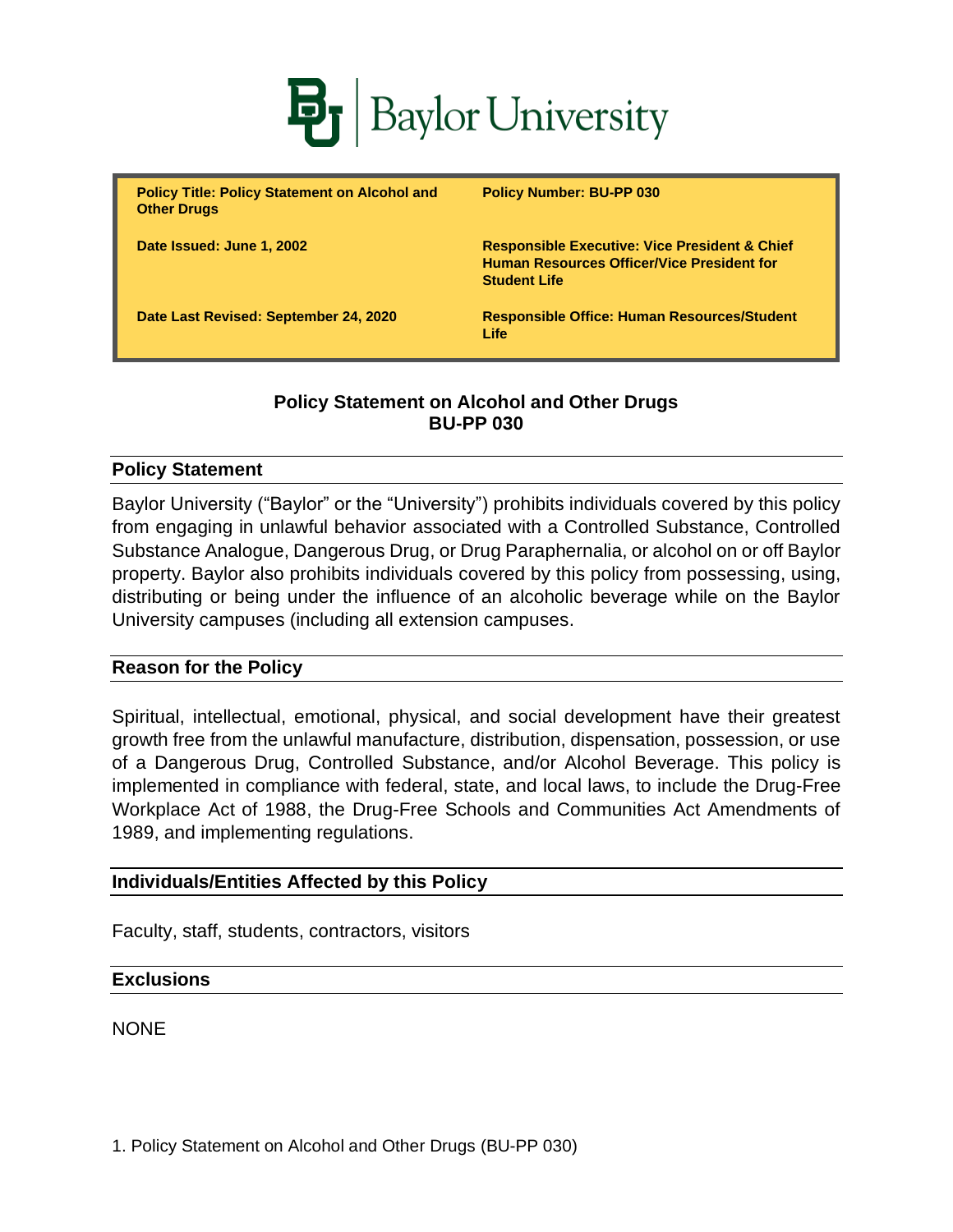### **Related Documents and Forms**

#### **University Policies and Documents**

Group Medical Insurance [Faculty Dismissal Policy](https://www.baylor.edu/risk/doc.php/339346.pdf) **[Staff Disciplinary Actions Policy](https://www.baylor.edu/risk/doc.php/339379.pdf) [Student Policies and Procedures](https://www.baylor.edu/student_policies/)** [Student Conduct Code](https://www.baylor.edu/risk/doc.php/343049.pdf) [Definition of Student Organizational Activities and University-Related Activities](https://www.baylor.edu/studentactivities/policy/index.php?id=949029) Baylor Athletics Student-Athlete Handbook

#### **Other Documents**

[U.S. Controlled Substances Act](https://www.deadiversion.usdoj.gov/21cfr/21usc/811.htm) [Drug-Free Workplace Act of 1988](https://uscode.house.gov/view.xhtml?req=(title:41%20chapter:81%20edition:prelim)%20) [Drug-Free Schools and Communities Act Amendments of 1989](https://uscode.house.gov/statutes/pl/101/226.pdf) [Drug and Alcohol Abuse Prevention, ECFR](https://www.ecfr.gov/cgi-bin/text-idx?SID=393301a7cdccca1ea71f18aae51824e7&node=34:1.1.1.1.30&rgn=div5) Confidentiality of [Substance Use Disorder Patient Records, ECFR](https://www.ecfr.gov/cgi-bin/text-idx?rgn=div5;node=42%3A1.0.1.1.2) [Texas Controlled Substances Act](https://statutes.capitol.texas.gov/docs/HS/htm/HS.481.htm)  [Texas Dangerous Drug Act](https://statutes.capitol.texas.gov/Docs/HS/htm/HS.483.htm) Texas [Penal Code, Intoxication and Alcoholic Beverage Offenses](https://statutes.capitol.texas.gov/Docs/PE/htm/PE.49.htm) [Texas Alcoholic Beverage Code](https://statutes.capitol.texas.gov/Docs/AL/htm/AL.106.htm)

#### **Definitions**

These definitions apply to terms as they are used in this policy.

| <b>Alcohol</b><br><b>Beverage</b>                 | Alcohol, or any beverage containing more than one-half of one percent of<br>alcohol by volume, which is capable of use for beverage purposes, either<br>alone or when diluted                                                                                                                                                                                                                 |
|---------------------------------------------------|-----------------------------------------------------------------------------------------------------------------------------------------------------------------------------------------------------------------------------------------------------------------------------------------------------------------------------------------------------------------------------------------------|
| <b>Attempt</b>                                    | With specific intent to commit an offense, a person does an act amounting<br>to more than mere preparation that tends but fails to effect the commission<br>of the prohibited behavior intended.                                                                                                                                                                                              |
| <b>Controlled</b><br><b>Substance</b>             | Any substance, drug, adulterant, dilutant, or immediate precursor as<br>defined by federal or state statute or regulation. This includes, but is not<br>limited to, marijuana (THC), cocaine, opiates, hydrocodone, hallucinogens,<br>and amphetamines. This term does not include alcohol.                                                                                                   |
| <b>Controlled</b><br><b>Substance</b><br>Analogue | Any substance or drug which has a chemical structure substantially similar<br>to the chemical structure of a Controlled Substance; or is specifically<br>designed to produce an effect substantially similar to, or greater than, the<br>effect of a Controlled Substance.                                                                                                                    |
| <b>Dangerous Drug</b>                             | A device or drug that is unsafe for self-medication and that is not included<br>in Schedules I through V or Penalty Groups 1 through 4 of the Texas<br>Controlled Substances Act. The term includes a device or a drug that bears<br>or is required to bear the legend: "Caution: federal law prohibits dispensing<br>without prescription" or "Rx only" or another legend that complies with |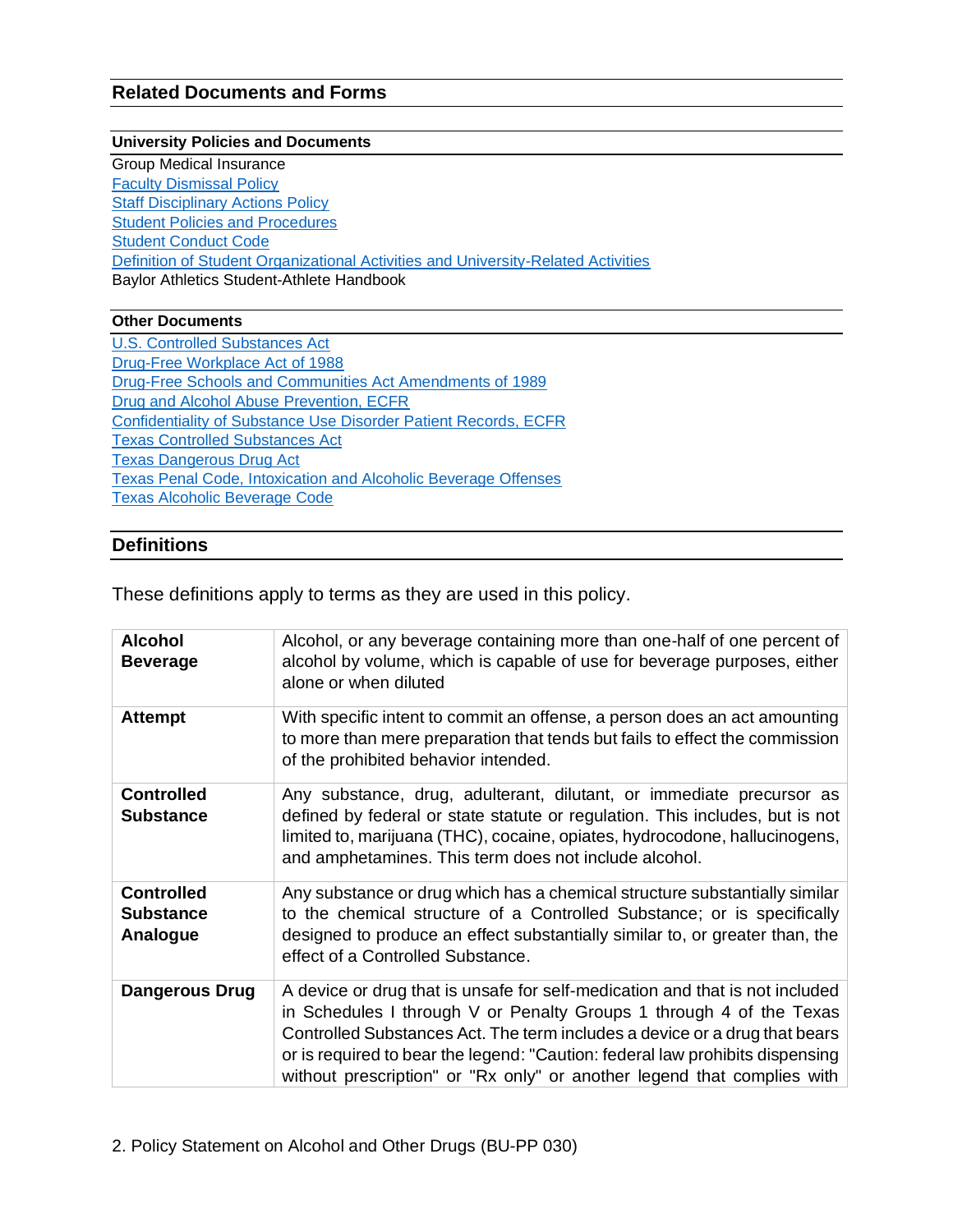|                                        | federal law; or "Caution: federal law restricts this drug to use by or on the<br>order of a licensed veterinarian."                                                                                                                                                                                                                                                                                                                                                                 |
|----------------------------------------|-------------------------------------------------------------------------------------------------------------------------------------------------------------------------------------------------------------------------------------------------------------------------------------------------------------------------------------------------------------------------------------------------------------------------------------------------------------------------------------|
| <b>Drug</b><br>Paraphernalia           | Equipment, a product, or material that is used or intended for use in<br>planting, propagating, cultivating, growing, harvesting, manufacturing,<br>compounding, converting, producing, processing, preparing, testing,<br>analyzing, packaging, repackaging, storing, containing, or concealing a<br>controlled substance in violation of law or in injecting, ingesting, inhaling,<br>or otherwise introducing into the human body a controlled substance in<br>violation of law. |
| <b>University-</b><br>related activity | Any activity sponsored by the University or by any organization recognized<br>by the University.                                                                                                                                                                                                                                                                                                                                                                                    |

#### **Contacts**

| <b>Subject</b>  | Contact                                                   | <b>Telephone</b>      | Office email/web site                         |
|-----------------|-----------------------------------------------------------|-----------------------|-----------------------------------------------|
| <b>Services</b> | <b>Baylor University</b><br>Counseling<br><b>Services</b> | $254 - 710 -$<br>2467 | https://www.baylor.edu/counseling center/     |
|                 | Beauchamp<br>Addiction<br><b>Recovery Center</b>          | $254 - 710 -$<br>7089 | https://www.baylor.edu/BARC/                  |
|                 | Employee<br>Assistance<br>Program                         | 888-628-<br>4844      | https://www.baylor.edu/hr/index.php?id=950371 |

### **Responsibilities**

| <b>Employees</b>       | A Baylor employee arrested or charged in relation to a workplace violation of a<br>criminal drug or alcohol statute shall notify the Human Resource Services Office<br>within the first business day after the arrest or charge, whichever is first.                                                                                                                                                                                                                 |
|------------------------|----------------------------------------------------------------------------------------------------------------------------------------------------------------------------------------------------------------------------------------------------------------------------------------------------------------------------------------------------------------------------------------------------------------------------------------------------------------------|
| <b>Human Resources</b> | If a Baylor employee who is directly involved in the performance of any federal<br>grant or in the performance of a federal contract exceeding \$100,000 is convicted<br>of a workplace violation of a criminal drug or alcohol statute, the University's<br>Human Resource Services Office shall notify the appropriate federal granting or<br>contracting agency of the conviction within 10 days after the University receives<br>notification of the conviction. |

### **Principles**

Law and Baylor University ("Baylor" or the "University") policy prohibit the unlawful manufacture, possession, use, sale, transfer, or purchase of a Controlled Substance, a Dangerous Drug, a Controlled Substance Analogue, or Drug Paraphernalia on or off the Baylor property or as part of any of Baylor's activities, or attempt to engage in any such prohibited behavior.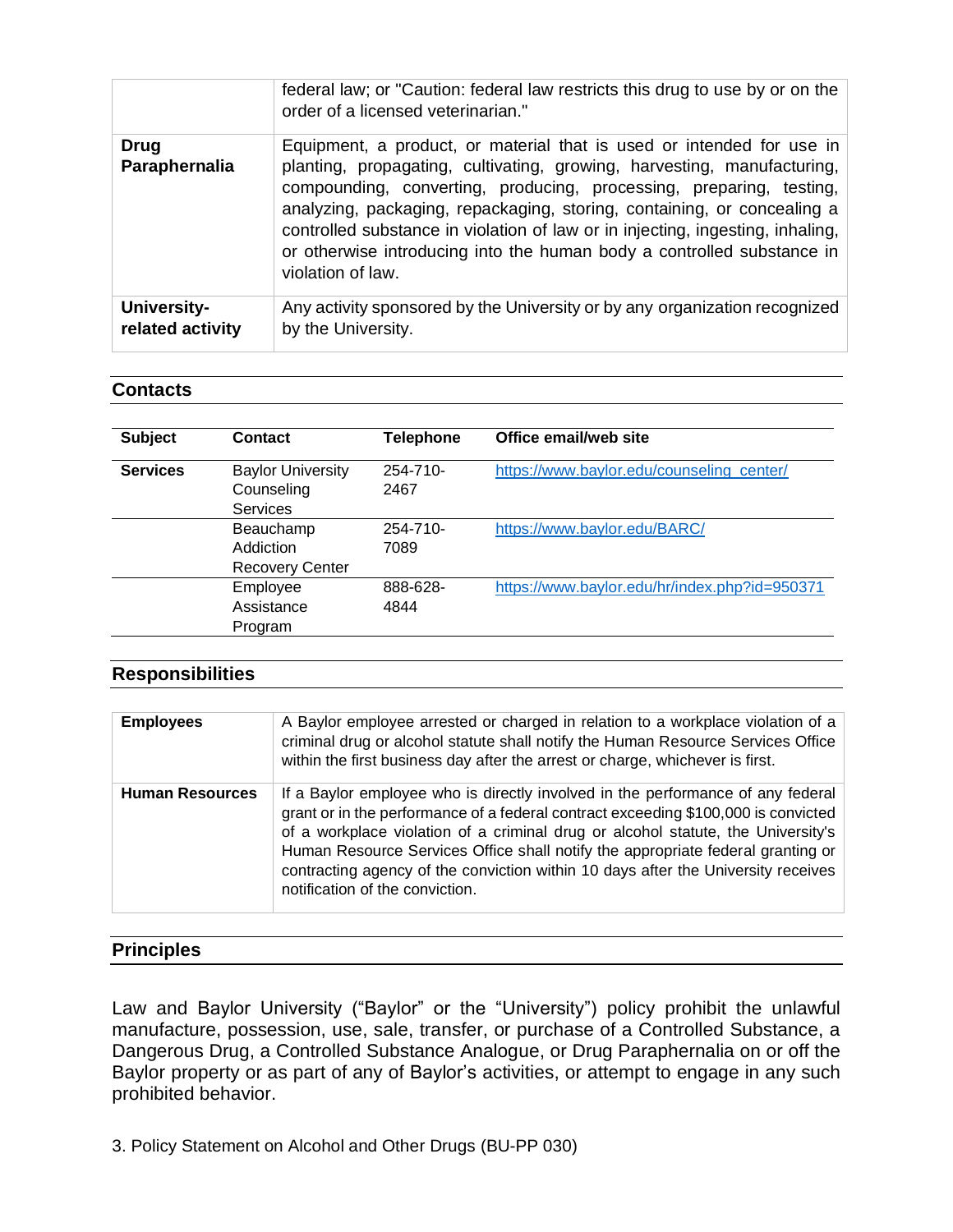Law and Baylor policy prohibit the unlawful manufacture, possession, use, sale, transfer, or purchase of alcohol on or off Baylor property or as part of any of Baylor's activities, or attempt to engage in any such prohibited behavior.

It is also a violation of Baylor policy for anyone to manufacture, possess, use, sell, transfer, purchase, or be under the influence of an Alcohol Beverage on Baylor property (including all extension campuses) or in the course and scope of duties unless otherwise permitted under this policy, or attempt to engage in any such prohibited behavior.

Consumption or use of Alcoholic Beverages off campus or at an off-campus Universityrelated activity is discussed below.

As a first step toward reaching its policy goals, the University makes every effort to seek full compliance with University policy and federal, state, and local laws and ordinances; to discourage the unlawful use of alcohol; to promote sobriety; to provide social and recreational alternatives to the use of alcohol and other drugs; and to offer confidential, effective, and redemptive assistance to employees and students who seek help for substance misuse problems, while focusing on the development of a comprehensive program of non-residential services.

Because the University is committed to a caring relationship among its students, staff, faculties, administrators, and regents -- a caring that is characterized by understanding, forgiveness, and respect for individuality -- its disciplinary procedures are intended to be constructive and redemptive. For students who seek help for substance misuse problems, complete confidentiality will be strictly observed to the limit of the law.

Insofar as federal and state statutes and professional ethical standards permit, no professional on the Baylor counseling or medical staff will in any way notify the administration of the name of a specific student who comes for assistance for substance misuse or any other type problem, and no records will be forwarded to the administration regarding the services or the problem.

Baylor will impose disciplinary sanctions on students and employees (consistent with local, State, and Federal law) up to and including student-expulsion or employmenttermination and referral for prosecution, for violations of the standards of Federal, State, or local laws on matters covered in this Policy.

*This Policy does not create a contractual obligation on behalf of the University toward any individual or entity, including without limitation students, contractors, faculty, staff, or visitors.*

### **Student Provisions Related to Alcohol**

In addition to the principles articulated above, students are advised that it is a violation of University policy for a student to manufacture, possess, use, sell, transfer, purchase, or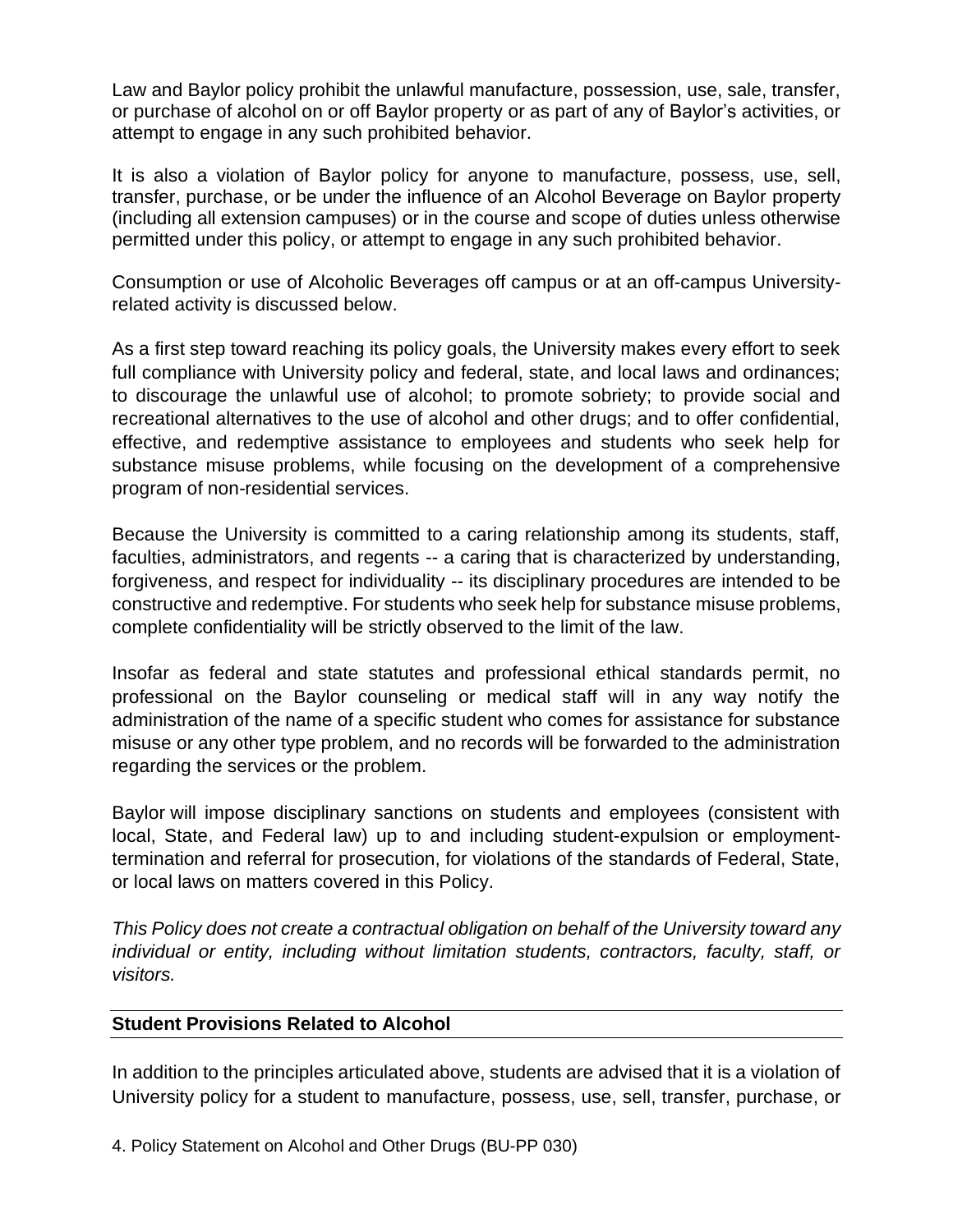be under the influence of an alcoholic beverage on any Baylor campus or at an offcampus University-related activity, or attempt to engage in any such prohibited behavior.

Any student violating this policy is subject to disciplinary action ranging from warning to expulsion.

## **Employee Provisions Related to Alcohol**

In addition to the principles articulated above, employees are advised that it is a violation of University policy for an employee to manufacture, possess, use, sell, transfer, purchase, or be under the influence of an alcoholic beverage on any Baylor campus, or attempt to engage in any such prohibited behavior.

Further, employees are advised that it is a violation of University policy for an employee to manufacture, possess, use, sell, transfer, purchase, or be under the influence of an alcoholic beverage at an off-campus University-related activity, or attempt to engage in any such prohibited behavior, unless the specific behavior involving alcohol has been preapproved according to University procedures. Vice Presidents may identify approval procedures for their area of responsibility and should an employee have questions regarding the approval may reach out to Human Resources for clarification.

The use of alcohol at an authorized University-related function or in the course of official University business that adversely affects job performance or may adversely affect the health or safety of any other person is prohibited. Employees should exhibit responsible behavior and good judgment when representing Baylor University at functions sponsored by another organization where alcohol is served.

A Baylor employee arrested or charged in relation to a workplace violation of a criminal drug or alcohol sanction shall notify the Human Resource Services Office within the first business day of an arrest or charge, whichever is first. If a Baylor employee who is directly involved in the performance of any federal grant or in the performance of a federal contract exceeding \$100,000 is convicted of a workplace violation of a criminal drug or alcohol statute, the University's Human Resource Services Office shall notify the appropriate federal granting or contracting agency of the conviction within 10 days after the University receives notification of the conviction.

# **Legal Sanctions Applicable to Drug and Alcohol Use**

A student or employee who violates this policy is subject both to the University's sanctions and to criminal sanctions provided by federal, state, and local law. The laws include but are not limited to those listed below. If there are any conflicts between this Policy and federal, state, or local law, those laws will take precedence and the Policy will be interpreted in accordance with those laws.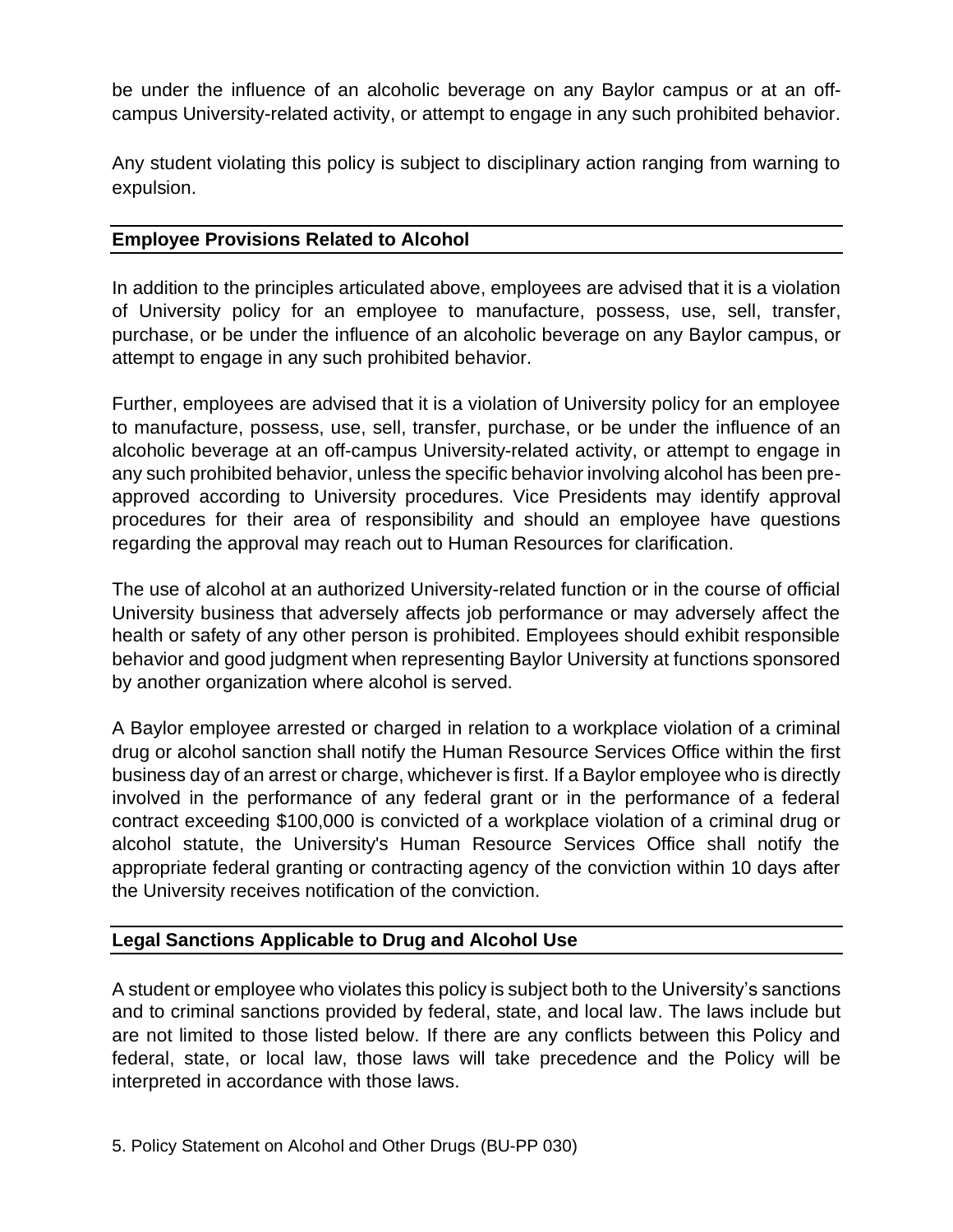### **Federal Penalties and Sanctions**

### 21 United States Code 844: Penalties for simple possession

1st conviction: Up to one year imprisonment and fined at least \$1,000 but not more than \$100,000, or both.

After 1 prior drug conviction: At least 15 days in prison, not to exceed 2 years, and fined at least \$2,500 but not more than \$250,000, or both.

After 2 or more prior drug convictions: At least 90 days in prison, not to exceed 3 years, and fined at least \$5,000, or both.

Special sentencing provisions for possession of flunitrazepam (also known as Rohypnol or "roofies"): Imprisoned for not more than 3 years and/or fined.

### 21 United States Code 846: Attempt and conspiracy

Same penalties as those prescribed for possession, use, distribution, manufacture.

### 21 United States Code 853(a)(2) and 881(a)(7):

Forfeiture of personal and real property used to possess or to facilitate possession of a Controlled Substance if that offense is punishable by more than one year imprisonment. (See special sentencing provisions re: crack.)

#### 21 United States Code 859: Distribution to persons under age 21:

First offense: Twice the maximum punishment authorized under section 841, not less than one year.

Second offense: Three times the maximum punishment authorized, and not less than one year.

### 21 United States Code 881(a)(4):

Forfeiture of vehicles, boats, aircraft, or any other conveyance used, or intended for use, to transport, sale, receive, possess, or conceal a Controlled Substance.

18 United States Code 922(g): Ineligible to receive or purchase a firearm.

### Miscellaneous:

Revocation of certain federal licenses and benefits, e.g., pilot licenses, public housing tenancy, etc., are vested within the authorities of individual federal agencies. Punishments are significantly accelerated for manufacture, and distribution to minors.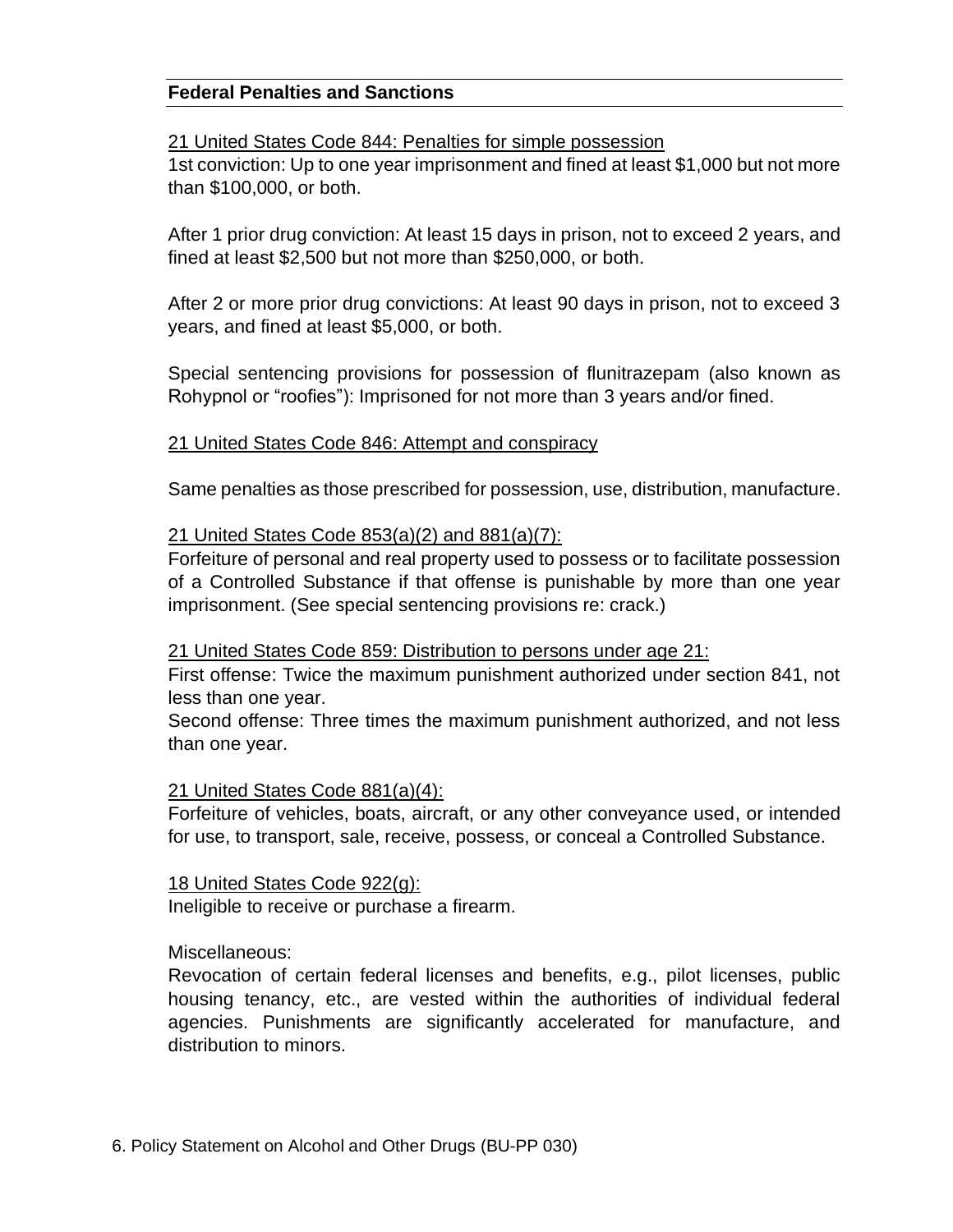### **State Penalties and Sanctions**

#### Texas Penal Code Sec. 49.02:

Being intoxicated in public such that one is a danger to oneself or others is a Class C misdemeanor, punishable by a fine of up to \$500.

### Texas Alcoholic Beverage Code Sec. 1.05, 101.31:

It is illegal to possess or distribute alcoholic beverages in a dry area. Violation of this law is a Class B misdemeanor and carries a penalty of not less than \$100 and up to \$2,000 and/or up to one year in county jail, or both.

### Texas Alcoholic Beverage Code Sec. 106.02, 106.04-106.05, 106.071:

The purchase, possession, or consumption of alcoholic beverages by a person under 21 years of age subjects that person to a fine of up to \$500 for the first offense and at least \$250 up to \$2,000 for the second offense and/or 180 days confinement.

### Texas Alcoholic Beverage Code Sec. 106.06:

Furnishing alcoholic beverages to a minor is a Class A misdemeanor and punishable by a fine of up to \$4,000 and/or up to one year in jail, or both.

### Texas Education Code Sec. 37.122:

The possession of an intoxicating beverage on the grounds of any public school (including stadium) is a Class C misdemeanor and carries a penalty of up to \$500.

### Texas Penal Code Sec. 49.04:

Driving under the influence of alcohol is a Class B misdemeanor and punishable by a minimum jail time of 72 hours and/or up to 180 days in jail for the first offense and up to a \$2,000 fine or both. For subsequent offenses, the minimum jail time is six days and/or up to 180 days in jail and up to a \$2,000 fine or both.

If found with an open container in the person's immediate possession, the offense is a Class B misdemeanor with minimum jail time of six days.

If an analysis of a specimen of the person's blood, breath, or urine showed an alcohol concentration level of 0.15 or more at the time the analysis was performed, the offense is a Class A misdemeanor, punishable by a fine of up to \$4,000 and/or up to one year in jail, or both.

### Texas Alcoholic Beverage Code Sec. 106.07:

A person under 21 years of age who misrepresents his or her age for the purpose of purchasing alcohol beverages commits a Class C misdemeanor and may be punished by a fine of up to \$500.

Punishment is accelerated if there are prior convictions.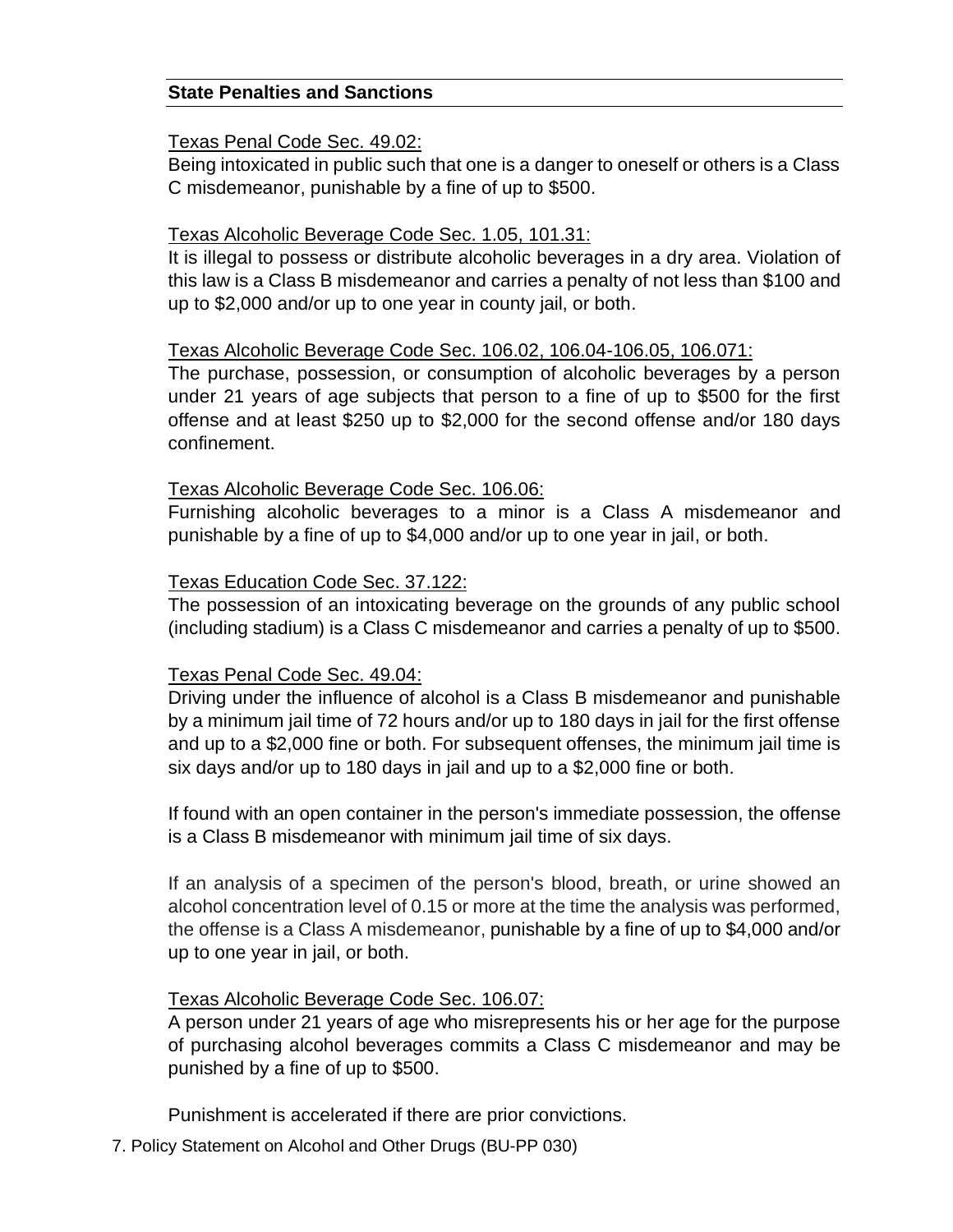### Texas Health and Safety Code Sec. 481.102-106, 481.115-118:

The illegal distribution, possession, or use of Controlled Substances may be punished by 5 years to life in prison and up to a \$250,000 fine.

## Texas Health and Safety Code Sec. 481.112-120:

The delivery or possession of Controlled Substances with the intent to manufacture Controlled Substances is punishable by a jail term of 10 years to life and up to a \$250,000 fine.

### Texas Health and Safety Code Sec. 481.122:

The distribution of marijuana to a minor is punishable by 2 to 20 years in prison and/or up to a \$10,000 fine.

### Texas Health and Safety Code Sec. 483.041:

A person who possess a Dangerous Drug for the purpose of selling the drug commits a Class A misdemeanor.

## Texas Health and Safety Code Sec. 483.042-043:

The manufacture of a Dangerous Drug by a person not authorized by law to manufacture the drug, delivery or, offer of delivery of a Dangerous Drug is punishable by a state jail felony.

### Texas Health and Safety Code Sec. 483.045:

A person who forges or alters a prescription of Dangerous Drugs commits a Class B misdemeanor unless it is shown at trial of the defendant that the defendant has previously been convicted of an offense, in which event the offense is a Class A misdemeanor.

# **Health Risks Associated with Drug or Alcohol Use**

### **A. Drugs**

Narcotics including opioids such as hydrocodone, oxycodone, heroin, and fentanyl can cause euphoria, drowsiness, respiratory depression, constricted pupils, and nausea. The symptoms of an overdose of narcotics are slow and shallow breathing, clammy skin, convulsions, coma, and possible death. Persons experiencing withdrawal from addiction to narcotics can experience watery eyes, runny nose, yawning, loss of appetite, irritability, tremors, panic, cramps, nausea, chills, and sweating.

Depressants such as barbiturates and benzodiazepines (Xanax, etc.) can cause slurred speech, disorientation, and drunken behavior. An overdose of a depressant results in shallow respiration, clammy skin, dilated pupils, weak and rapid pulse,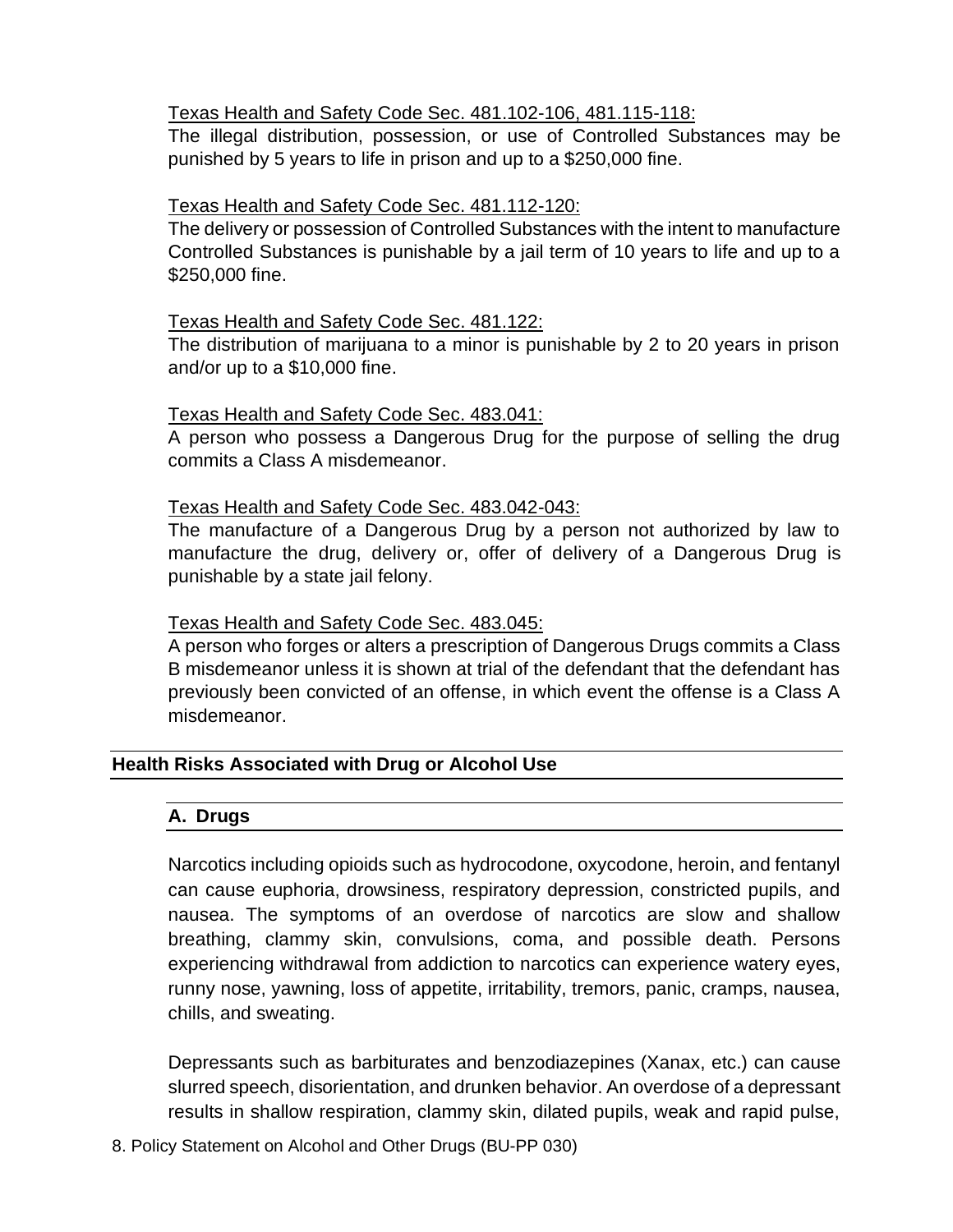coma, and possible death. Withdrawal symptoms include anxiety, insomnia, tremors, delirium, convulsions, and possible death.

Stimulants such as amphetamines, methylphenidate, and cocaine (or its derivative, crack cocaine) can cause increased alertness or euphoria, an increased pulse rate and blood pressure, insomnia, and loss of appetite. An overdose of stimulants results in agitation, anxiety, an increase in body temperature, hallucinations, convulsions, and possible death. Withdrawal symptoms include apathy, long periods of sleep, irritability, depression, and/or disorientation.

Hallucinogens such as LSD, mushrooms or psilocybin, and club or "designer drugs" cause illusions and hallucinations and poor perception of time and distance. The effects of an overdose include psychosis and possible death.

Marijuana, THC infused edibles, and hashish can cause euphoria, increased appetite, relaxed inhibitions, and disoriented behavior. The effects of an overdose include fatigue, paranoia, and possible psychosis. Withdrawal symptoms include insomnia, hyperactivity, difficulty with attention, cannabinoid hyperemesis syndrome, and decreased appetite.

## **B. Alcohol**

Alcohol consumption may cause a number of changes in behavior. Even low doses significantly impair the judgment and coordination required to drive a car safely, increasing the likelihood that the driver will be involved in an accident. Low to moderate doses of alcohol also increase the incidence of a variety of aggressive acts, including spouse and child abuse. Moderate to high doses of alcohol cause marked impairments in higher mental functions, severely altering a person's ability to learn and remember information. Very high doses cause respiratory depression and death. If combined with other depressants of the central nervous system, much lower doses of alcohol will produce the effects just described.

Repeated use of alcohol can lead to dependence. Sudden cessation of alcohol intake is likely to produce withdrawal symptoms, including severe anxiety, tremors, hallucinations, convulsions, or potentially delirium tremens. Alcohol withdrawal can be life threatening. Long-term consumption of large quantities of alcohol, particularly when combined with poor nutrition, can also lead to permanent damage to vital organs such as the brain and the liver.

Mothers who drink alcohol during pregnancy may give birth to infants with fetal alcohol syndrome. These infants have irreversible physical abnormalities and mental retardation. In addition, research indicates that children of alcoholic parents are at greater risk than other youngsters of becoming alcoholics.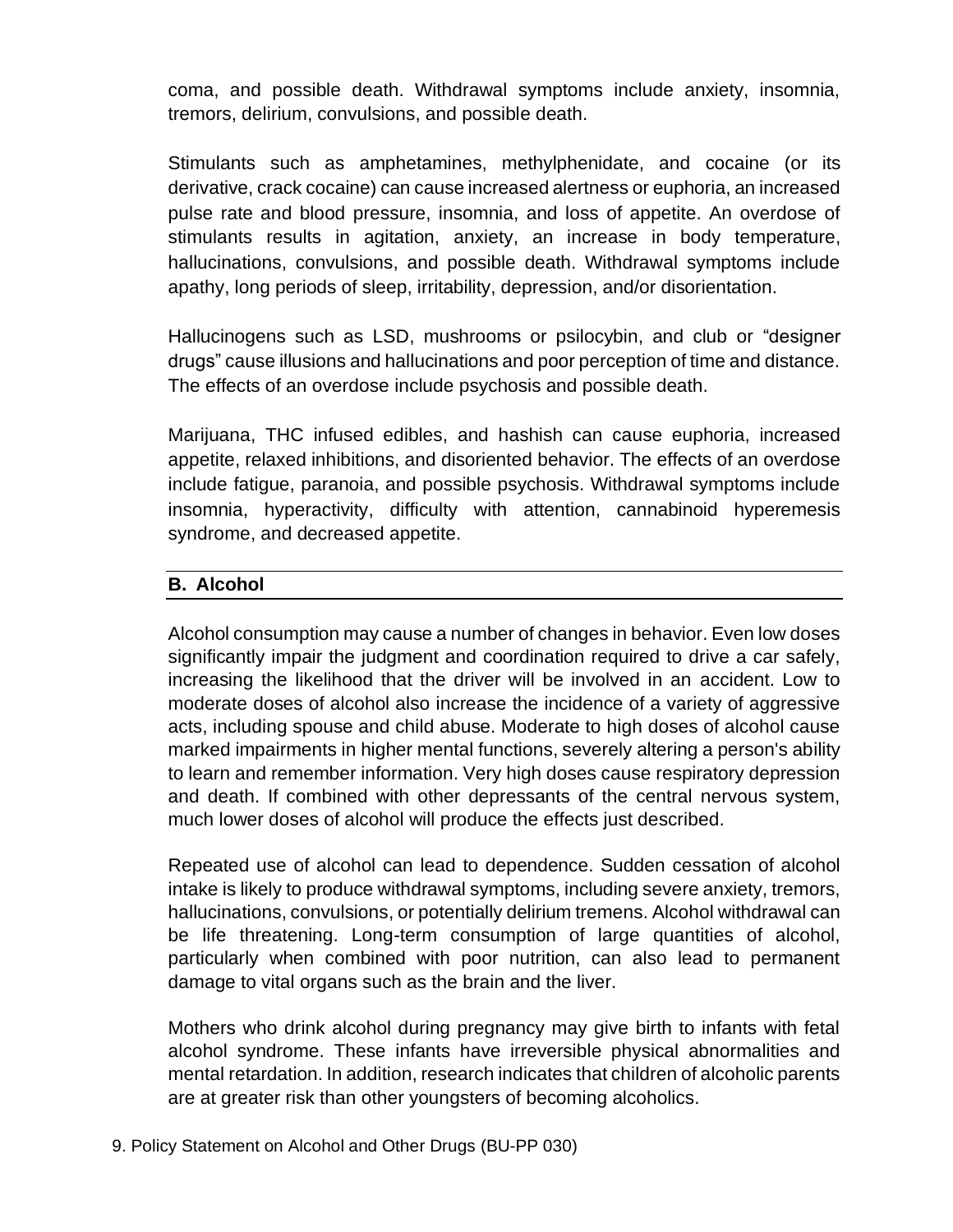### **Counseling and Treatment Resources**

- A. The following services are available through Baylor University Counseling Services for those students who believe they have substance misuse problems.
	- 1. Assessment
	- 2. Referral
	- 3. Individual therapy
	- 4. Group therapy
	- 5. Support groups
	- 6. Psycho educational group

Students may obtain the above services on a confidential basis by either calling Counseling Services at extension 254-710-2467 or arranging for an appointment.

- B. The Beauchamp Addiction Recovery Center also provides services to students who believe they have substance misuse problems. The services primarily focus on recovery and helping students maintain sobriety. Students may obtain services by calling the BARC at extension 254-710-7092.
- C. Similar services are available to employees. Baylor University offers an Employee Assistance Program which offers counseling and other services to full time faculty and staff (and their household family members). The phone number for the EAP is 888-628-4844. Additional services in the community may be available through either DePaul Center, 301 Londonderry, (254-776- 5970); Heart of Texas Council on Alcohol and Drug Abuse, 524 W. Waco Drive, (254-753-7332); or other providers as selected by the individual. Such services may be covered under the Baylor group health insurance program.

### **University Sanctions**

A student or employee found guilty of noncompliance with the Baylor University Policy on Alcohol and Other Drugs is subject to sanctions commensurate with the offenses and any aggravating and mitigating circumstances.

### **A. Students**

Sanctions that may be imposed against a student are found in the Student Conduct [Code.](https://www.baylor.edu/risk/doc.php/343049.pdf)

10. Policy Statement on Alcohol and Other Drugs (BU-PP 030) A student who is found to have engaged in misconduct is subject to one or more of the following sanctions or other sanctions deemed appropriate by the sanctioning officer or sanctioning panel (sanctions may be combined at the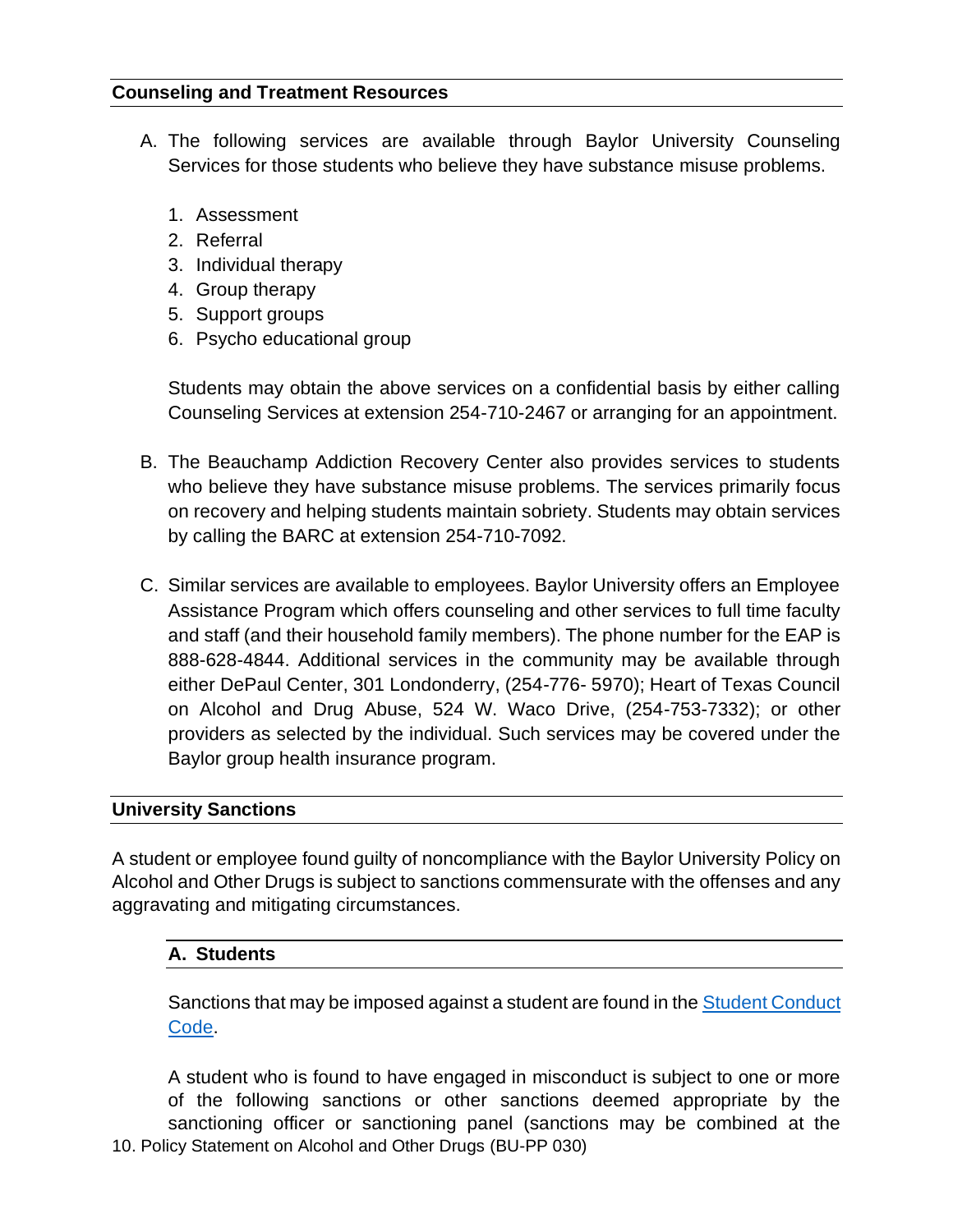discretion of the sanctioning officer or panel). Sanctions may be elevated in cases where there is evidence that the misconduct was motivated by bias against Protected Characteristics (as defined in Baylor Civil Rights Policy and Procedures for students). Relevant information about an individual's disciplinary record at the University remains on the student's disciplinary record at the University and may be disclosed by the University when the student consents in writing or as otherwise required or permitted by law. The Vice President for Student Life is informed when a sanction of suspension or expulsion is imposed.

- **A. Warning**: A formal admonition, which appears in an individual's disciplinary record at the University.
- **B. Disciplinary Probation**: A more serious admonition may be assigned for a definite period of time. Findings of misconduct that resulted in disciplinary probation may be considered in determining subsequent sanctions, even if the probation period has ended. *Any future violation may be grounds for more severe sanctions, including suspension, suspension with conditions, or, in especially serious cases, expulsion from the University*.
- **C. Restitution**: Requirement to reimburse or otherwise compensate another and/or the University for damage or loss of property resulting from a student's misconduct. Common assessment or group billing may be made to students in a residence hall for damages occurring in common areas shared by groups of residents (determinations about whether and to what extent that will occur are made by the University's residence life administrators, not through the procedures provided in the Student Conduct Code).
- **D. Residential or Other Facilities Restrictions or Removal:** Restriction or removal from residence halls or other campus facilities as designated in the written notification. The Campus Living & Learning contract fee will not be refunded to a student who is evicted from the residence halls.
- **E. Withholding of Degree:** In cases involving seniors or graduate students in their final semester, the University may withhold a student's Baylor degree for a specified period of time. This penalty is imposed instead of suspension at the end of senior year or final year of graduate study when all other degree requirements have been met. Degrees may also be withheld indefinitely when all other degree requirements have been met. The sanction of withholding a degree may also occur if an expulsionlevel offense occurs after all other degree requirements have been met but before the degree is conferred.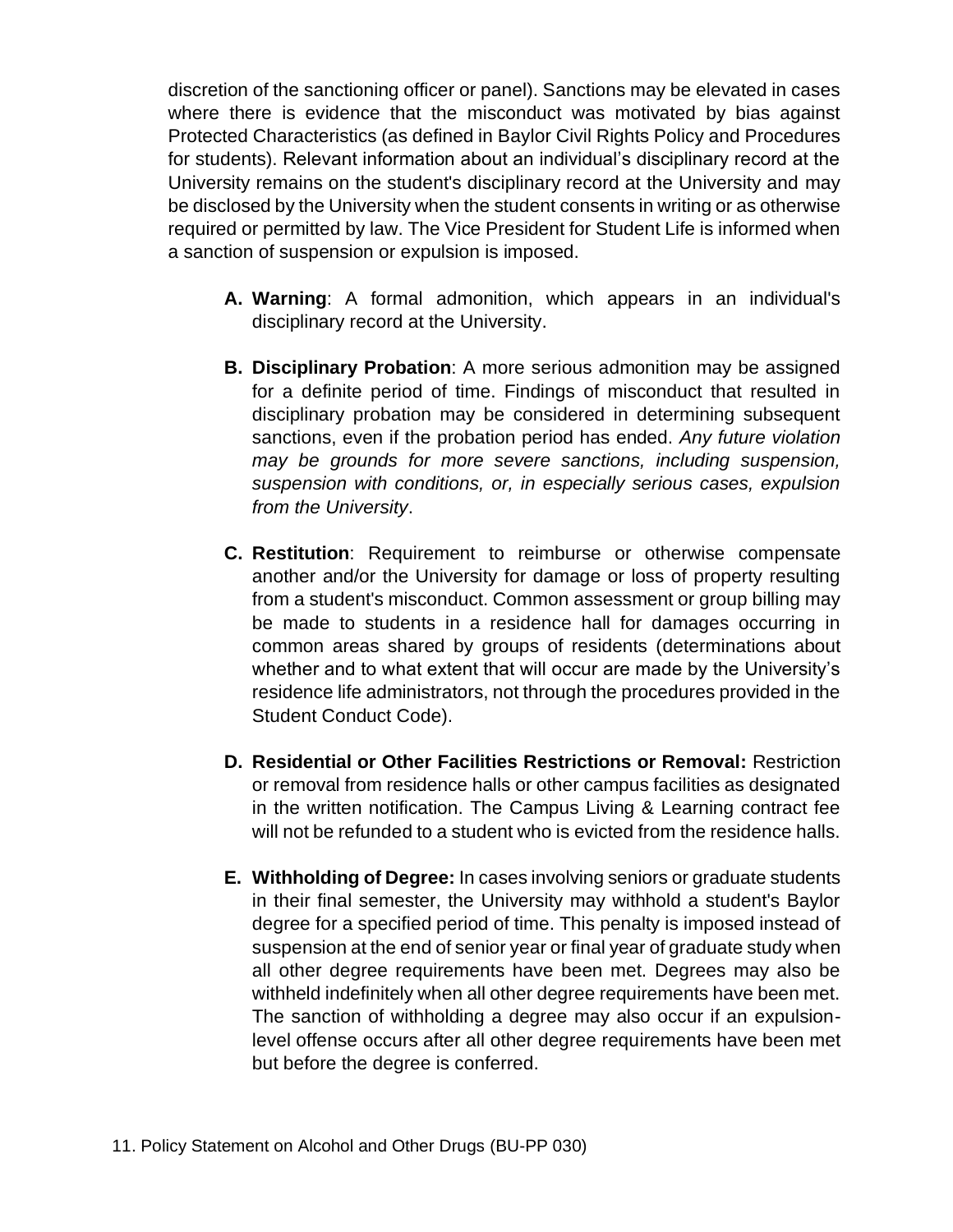- **F. Suspension:** Student status at the University may be terminated for a specified period of time.
- **G. Suspension with Conditions:** Student status at the University may be terminated for at least the period of time specified by the suspension, with the suspension to continue until certain conditions, stipulated by the officer or panel applying this penalty, have been fulfilled. These conditions may include, but are not limited to, restitution of damages and formal apology.
- **H. Expulsion:** This is permanent termination of student status at the University, without any opportunity for readmission. Relevant information remains in the student's disciplinary record at the University and may be disclosed by the University when the student consents in writing or as otherwise required or permitted by law.
- **I. Additional Outcomes:** The following examples are not exclusive or allinclusive but are intended to provide some examples of the types of outcomes that may accompany the preceding sanctions, as appropriate:
	- **Community Service:** Community service up to 10 hours per week may be added to disciplinary probation for a portion or duration of the probationary period or following a warning.
	- **Restriction of Access to Space, Resources, and Activities:** When appropriate, restrictions may be placed on access to space and/or resources or on participation in activities so as to limit opportunities for contact between the parties.
	- **Educational Programs:** In addition to any of the sanctions listed above, a student may be required to participate in educational programs.
	- **No Contact Directives:** No contact directives may be imposed as an administrative matter (but not necessarily a sanction) when the University determines that doing so is in the best interests of an affected individual or individuals, and/or the best interests of the University.

**The fact that these additional outcomes are listed here as examples does not limit the University's ability to issue interim or administrative measures such as restriction of access to space, resources and activities, and/or no contact directives at its discretion even where no Student Conduct Code or other policy**